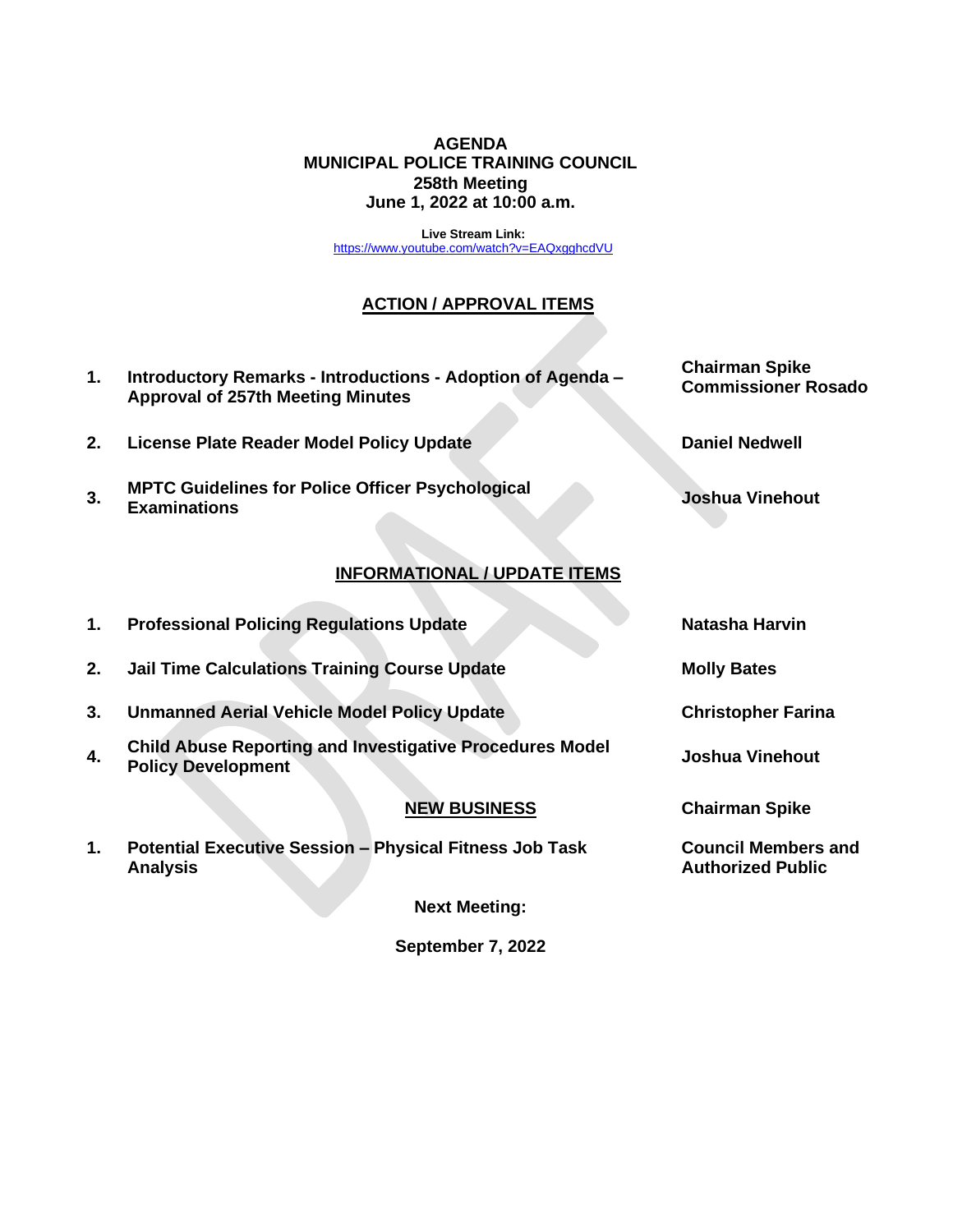Livestream link: https://www.youtube.com/watch?v=3sqGw0BsqGI

## **Council Members Present**

Ronald Spike, Chairman, Sheriff, Yates County Sheriff's Office R. Bruce McBride, Commissioner (Ret.), State University of New York Police Timothy Parisi, Chief, Ilion Police Department, representing New York State Association of Chiefs of Police Maureen Curtis, Vice President, Safe Horizon

### **DCJS Staff Present**

Rossana Rosado, Acting Commissioner, Division of Criminal Justice Services Joseph Popcun, Executive Deputy Commissioner, Division of Criminal Justice Services Natasha Harvin-Locklear, Associate Counsel, Office of Legal Services Colleen Glavin, Deputy Commissioner and Counsel, Office of Legal Services Brian Garvey, Associate Counsel, Office of Legal Services Patricia Clements, Director of Training, Office of Probation and Correctional Alternatives Robert Maccarone, Deputy Commissioner, Office of Probation and Correctional Alternatives-

## **OPS Staff Present**

Johanna Sullivan, Director, Office of Public Safety Joshua Vinehout, Supervisor, Public Safety Programs Todd Murray, Supervisor, Public Safety Programs Scott Neff, Associate Training Technician (Police) Molly Bates, Associate Training Technician (Police) Gabe Marruso, Criminal Justice Program Specialist 2 Jessica Beshara, Criminal Justice Program Specialist 1 Sara Dean, Criminal Justice Program Specialist 2 Molly Snyder, Criminal Justice Program Specialist 1 Michael Puckett, Senior Training Technician (Police) Alison Floyd, Criminal Justice Program Specialist 1

#### **Guests**

Edward Kennedy, Assistant Deputy Superintendent, New York State Police Sam Wright, Assistant Chief, Training Bureau, New York City Police Department Thomas Mitchell, Counsel, New York State Sheriffs Association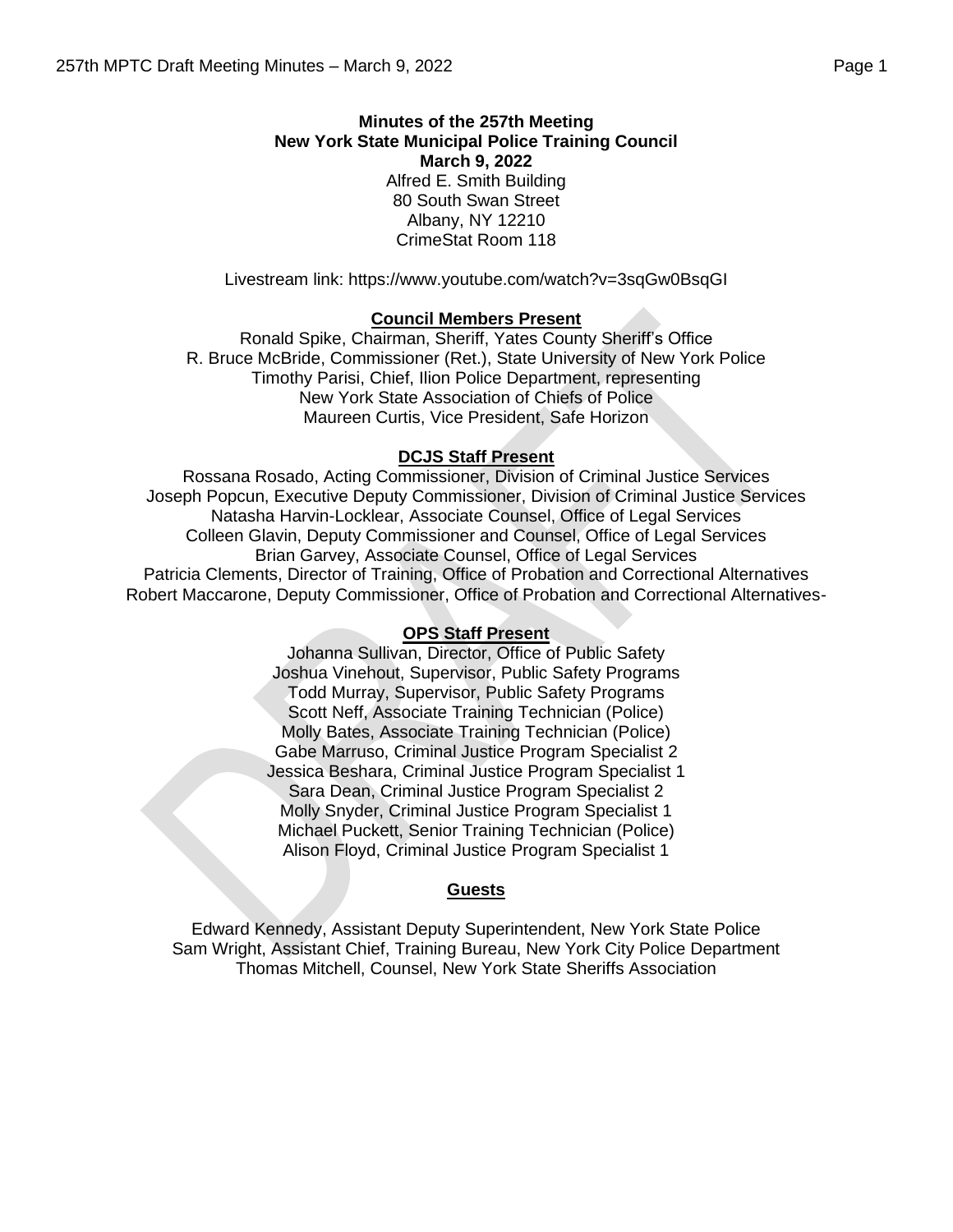## **ACTION/APPROVAL ITEMS**

### **#1 - Introductory Remarks – Approval of 256th Meeting Minutes – Adoption of Agenda**

The 257th session of the Municipal Police Training Council (MPTC or Council) commenced at 10:00 a.m. with Chairman Spike leading all attendees in the Pledge of Allegiance, followed by a moment of silence for those who have perished in the line of duty. Sheriff Spike also welcomed new Council member Maureen Curtis, Vice President of Safe Horizon, an organization specializing in victim advocacy. Commissioner Rosado, of the New York State Division of Criminal Justice Services, gave opening remarks and provided recent updates regarding public safety initiatives. Then, Chairman Spike noted the current vacancies on the Council, which include the following: chief of police from a department with over 100 officers; sheriff from an agency with over 100 deputy sheriffs; representative of a community with high numbers of police-community interactions; and a representative of a peace officer employing agency or municipality.

**Commissioner McBride** made a motion to adopt the 257th meeting agenda, with a second by **Chief Parisi**; the motion was passed by unanimous vote. **Commissioner McBride** made a motion to approve the 256th meeting minutes as submitted with a second by **Chief Parisi**. The motion was passed by unanimous vote.

## **#2 – Fundamentals of Probation Practice Exemption Reconsideration**

The Office of Probation and Correctional Alternatives advised the Council an exemption will no longer be further requested from the Basic Course for Peace Officers. In 2011, it was determined the Fundamentals of Probation Practice course exceeded the topics and hour requirements of the minimum standards established for all peace officers. It was further determined by the Council that supplanting the probation officer current training program with the MPTC prescribed Basic Course for Peace Officers would have been a reduction in their standards established.

Since 2011, the Council has significantly enhanced the Basic Course for Peace Officers minimum training standards to include contemporary law enforcement issues which has resulted in an increase from 99 hours to 162 hours. To that end, all probation officers will complete the Basic Course for Peace Officers as the required minimum standard of training. Pursuant to Criminal Procedure Law section 2.30 subdivision one, any employer specific training for probation officers will be conducted in addition to the training curriculum minimum standards for peace officers established by the Council.

Robert Maccarone, Deputy Commissioner of the Office of Probation and Correctional Alternatives (OPCA) provided an overview of the Office, which regulates, oversees and funds the 58 county probation departments statewide. Deputy Commissioner Maccarone stated that OPCA is implementing, in collaboration with training zone commanders, the Basic Course for Peace Officers. The course is 162 hours. In June 2011, the Council granted OPCA an exemption from the Basic Course for Peace Officers for probation officers.

Patricia Clements, of the Office of Probation and Correctional Alternatives, informed the Council the current Fundamentals of Probation and Practice Course was recently updated in 2019 and approved at the Council meeting at that time. The Fundamentals course is a duration of 113 hours. Ms. Clements stated the logical sequence for new probation officers is to complete the Basic Course for Peace Officers, followed by the Fundamentals course. Per regulation, new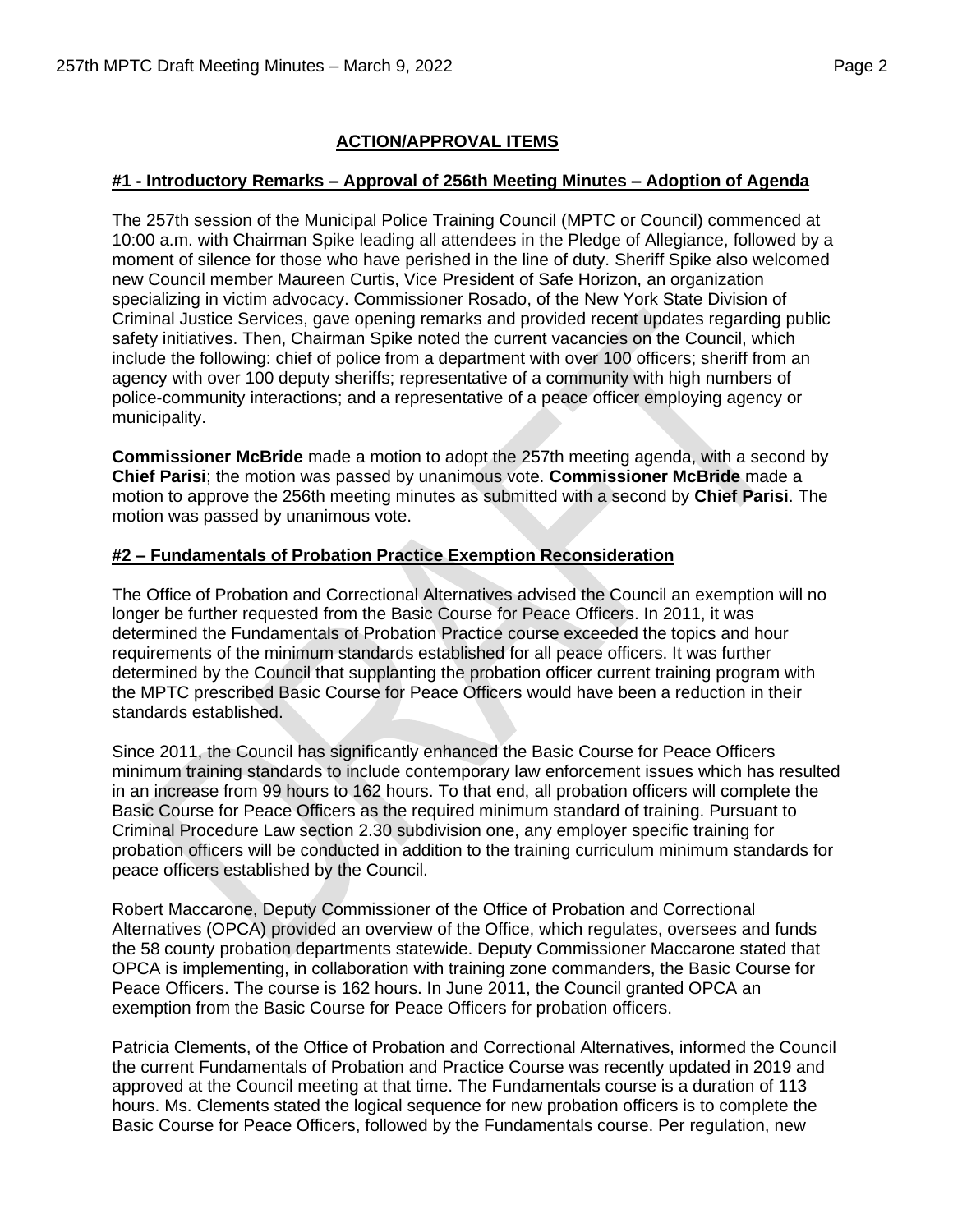officers must complete both courses within 6 months of hire. Accordingly, Ms. Clements stated the Office is requesting an implementation date of January 1, 2023, to require the completion of the Basic Course for Peace Officers by all newly hired probation officers. In addition, OPCA is no longer requesting an exemption from the Basic Course for Peace Officers.

The Chairman requested clarification from OPCA on how armed probation officers receive firearms training since it is currently not a required component of the Basic Course for Peace Officers. Ms. Clements informed the Chairman that OPCA will provide supplemental firearms training to agencies with armed probation officers.

After Ms. Clements provided an overview of the structure of probation training throughout the state and the various training academies that will be implementing the new standard, the Council inquired about a centralized training model. Ms. Clements informed the Council a centralized training model site where all new probation officers are trained is something that they are currently exploring. At the same time, OPCA ensures the training curriculum is delivered with fidelity across the regional sites by monitoring the trainings.

**Motion:** Remove the exemptions from the Basic Course for Peace Officers and require probation officers, beginning January 1, 2023, to use the Basic Course for Peace Officers to train new probation officers. All curriculum submitted for approval must contain the minimum topics and hours for these courses. Any employer specific training for probation officers will be conducted in addition to the training curriculum minimum standards for peace officers established by the Council.

**Commissioner McBride** made a motion to approve the exemption reconsideration request, with a second by **Deputy Superintendent Kennedy.** The motion was passed by unanimous vote.

## **#3 – Defensive Tactics Recruit and Instructor Curriculum Update**

Molly Bates of the Office of Public Safety presented to the Council updates to the Defensive Tactics Recruit and Instructor curriculum. Ms. Bates stated that the subject matter experts who assisted in developing the Defensive Tactics course in 2017-2018 continuously revisit the course and assess it for possible updates. During their review, it was determined that there was a need for a new section titled, "Post Apprehension Responsibilities and Awareness Measures (PARAM)". Ms. Bates stated that PARAM addresses guidelines officers should consider when handling a subject in custody who continues to behave in a non-compliant manner.

In addition to these guidelines, three techniques were developed to further assist officers in situations when a handcuffed subject may need to be further restrained. They are recovery position restraint, face up restraint, and escort with hands. Each allow an officer an additional option to control a subject in a position where it is easier to monitor the subject's condition during a use of force incident.

After Ms. Bates concluded explaining each of these techniques, she informed the Council to better facilitate the introduction of these new techniques, a series of video breakdowns of how to perform and instruct each have been filmed and will be sent to all DT instructors in the state. Additionally, DCJS will include instruction on these new techniques during defensive tactics inservice booster trainings that are periodically offered statewide.

There will be no change in hours to the Basic Course for Police Officers or applicable training curricula. The Defensive Tactics Instructor Course will require changing Teach Backs Section 9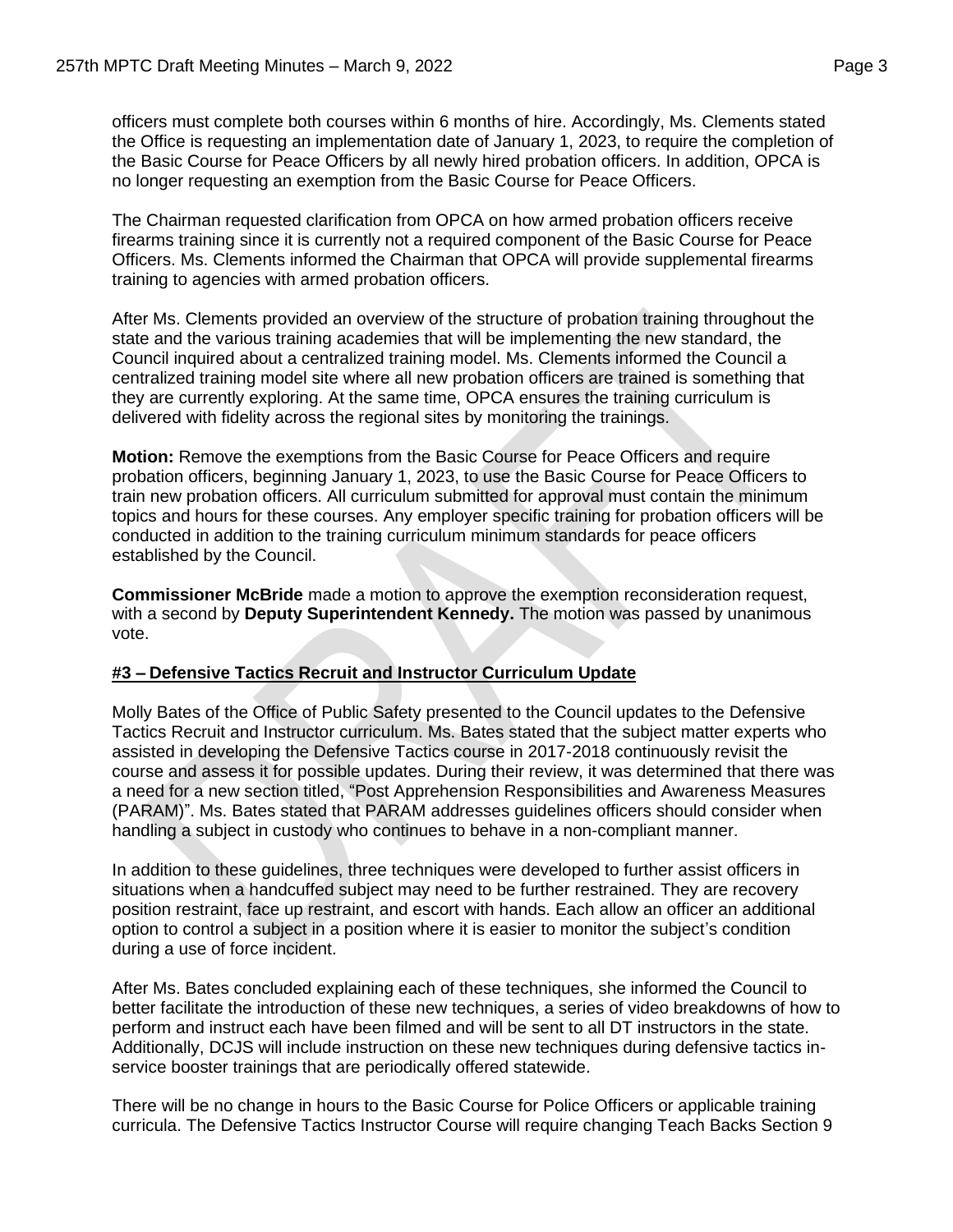to Section 10 of the MPTC Defensive Tactics Instructor Course. Section 9 would now become the new 1.5 hours Section 9 - Post Apprehension Responsibilities and Awareness Measures. **Motion One:** Approve the inclusion of the Post Apprehension Responsibilities and Awareness Measures learning objectives as the minimum standard of instruction for Part 4, Section J of the Basic Course for Police Officers or equivalent, Basic Course for Peace Officers, Campus Public Safety Officer Course, Specialized Police Investigator Course, and Basic Course for Correction Officers or equivalent for all courses beginning on or after September 1, 2022.

**Motion Two:** Approve changing Teach Backs Section 9 to Section 10 of the MPTC Defensive Tactics Instructor Course. Approve for inclusion in the MPTC Defensive Tactics Instructor Course the new 1.5 hours Section 9 - Post Apprehension Responsibilities and Awareness Measures.

**Sheriff Spike** made a motion to approve the curriculum updates, with a second by **Commissioner McBride**. The motion was passed by unanimous vote.

## **#4 – Use of Force for Corrections Officers Online Training Program**

Michael Puckett of the Office of Public Safety provided the Council a historical overview of the enhancements made to use of force training for both police and peace officers in NYS. They include the following: shift in training to  $4<sup>th</sup>$  amendment constitutional standard of objective reasonableness rather than solely relying on Article 35 as a use of force decision-making training model; issuance of an MPTC Use of Force Model Policy; MPTC adopting a Reality Based Training Instructor course; completely revised use of force training curricula at the recruit level to include correctional officers; 2-day use of force training for instructors; MPTC adopting an online in-service use of force instructional video for police and non-custodial peace officers; and MPTC adopting an online video explaining what de-escalation is.

In furtherance of enhancing use of force training to ensure there is continuity of training among correction officers, Mr. Puckett presented to the Council an online use of force training program – similar to the content in the Basic Course for Corrections Officers – designed specifically for custodial peace officers responsible for both pre-trial detainee and convicted persons. It would serve to satisfy the in-service use of force training required for armed peace officers pursuant to CPL §2.30(3).

Following a brief discussion by Council members regarding the utility of using an online training versus in-person training due to the volume of correction officers in NYS, the Council made a motion to adopt the new online training program as follows:

**Motion:** Adopt the one-hour Use of Force for Correction Officers online training as a MPTC approved course. Effective January 1, 2023, all correction officers defined by criminal procedural law section 2.10 subdivision 25 must annually complete the training who are armed with a weapon in accordance with NYS Criminal Procedure Law (CPL), Article 2 §2.30(3).

**Chief Parisi** made a motion to approve the online training program, with a second by **Commissioner McBride**. The motion was passed by unanimous vote.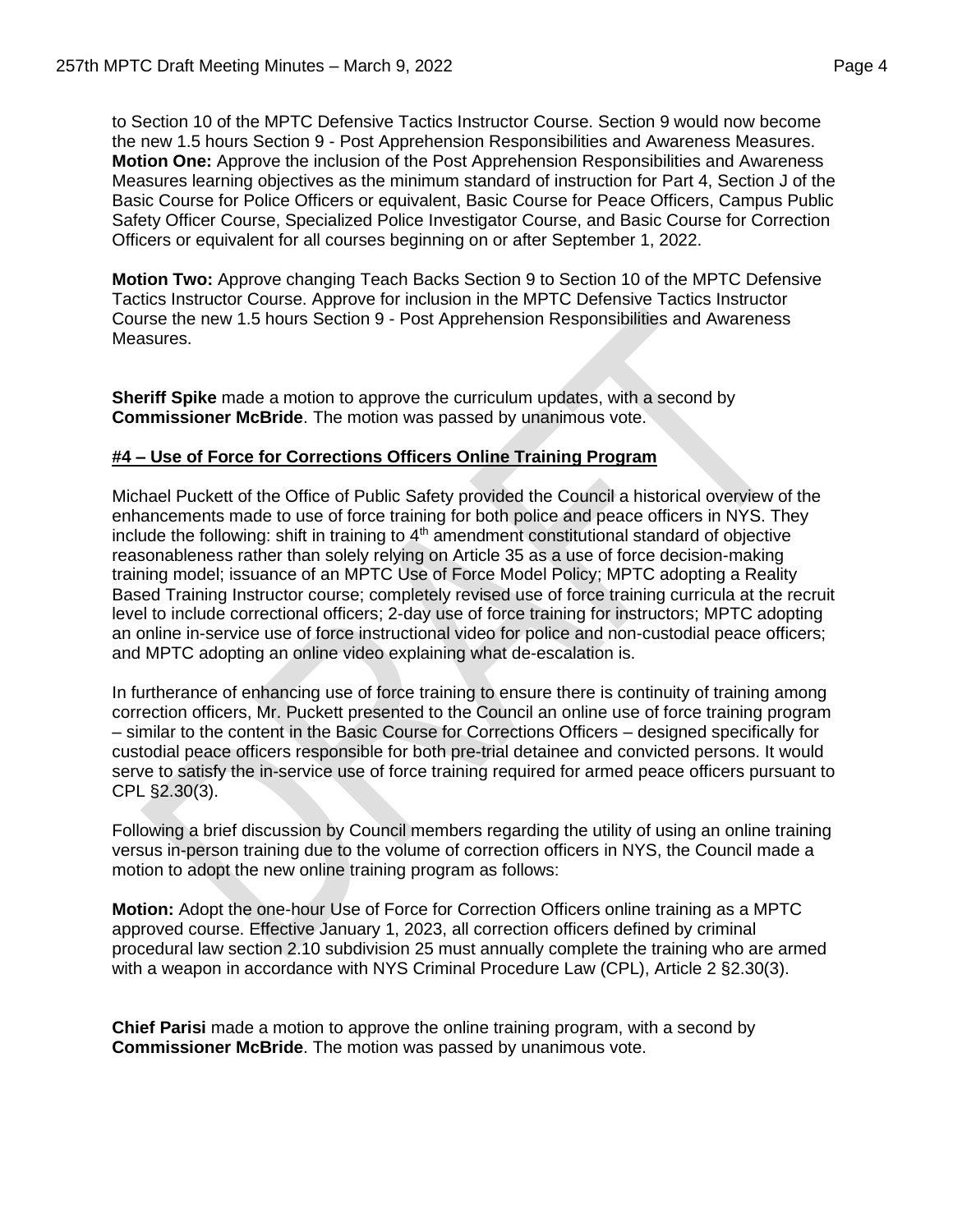## **#5 – Specialized Investigator Police Basic Training Course**

Joshua Vinehout of the Office of Public Safety (OPS) presented to the Council a recommended course of training for police investigators employed in the office of a district attorney as defined by subdivision thirty-four (g) of section 1.20 of the criminal procedure law (CPL).

He provided the Council a summary of the evolution of the course which began in 1995 when the Council approved the Specialized Investigator Police Training Course as an MPTC approved course. It was open to all police investigators not required at the time by general municipal law (GML) § 209-q to complete an approved municipal police basic training program. The components of the course are derived from sections of the BCPO applicable to police investigators and currently consists of 393 hours of training.

Mr. Vinehout continued by explaining the Professional Policing Act of 2021 amended GML §209-q (2) by redefining a police officer according to CPL §1.20 (34). As a result, this now requires all police investigators employed in the office of a district attorney to complete an approved municipal police basic training program.

To meet the requirement of the GML, Mr. Vinehout proposed to the Council that the Specialized Investigator Police Training Course serve as the minimum standard of training for police investigators in the office of a district attorney. He provided the following list of topics and hours currently approved by the Council as the proposed minimum training standard of instruction for their adoption.

| <b>Basic Course for Police Officers Part/Module Name</b>           |                               | <b>Required</b><br><b>Hours</b> | <b>Actual Hours</b> |
|--------------------------------------------------------------------|-------------------------------|---------------------------------|---------------------|
| Part 1 - Administration of Justice                                 |                               |                                 |                     |
| 1-A. Introduction to Criminal Justice                              |                               | Combined                        |                     |
| 1-B. Jurisdictions and Responsibilities of Law Enforcement         |                               | total of all<br>three sections  |                     |
| 1-C. Adjudicatory Process and Court Structure Civil & Criminal     |                               | below                           |                     |
|                                                                    | <b>Total</b>                  | 4                               |                     |
| <b>Part 2 - Introduction to Law Enforcement</b>                    |                               |                                 |                     |
| 2-A. Constitutional Law                                            |                               | $\overline{2}$                  |                     |
| 2-B. Discretionary Powers                                          |                               | 2                               |                     |
| 2-C. Ethical Awareness                                             |                               | 8                               |                     |
| 2-E. Procedural Justice                                            |                               | 2                               |                     |
| 2-F. Officer Wellness                                              |                               | 16                              |                     |
|                                                                    | Total                         | 30                              |                     |
| Part 3 - Laws of New York State                                    |                               |                                 |                     |
| 3-A. New York State Penal Law Offenses                             |                               | 16                              |                     |
| 3-B. Justification - Use of Physical Force & Deadly Physical Force |                               | 11                              |                     |
| 3-C. New York State Criminal Procedure Law                         |                               |                                 |                     |
| Standards of Proof                                                 | <b>Accusatory Instruments</b> |                                 |                     |
| Laws of Arrest                                                     | Appearance Tickets            | 21                              |                     |
| Search and Seizure                                                 | <b>Evidence Concepts</b>      |                                 |                     |
| Stop, Question, and Frisk                                          | Eyewitness ID                 |                                 |                     |
| Interview and Interrogation                                        |                               |                                 |                     |
| 3-D. New York State Juvenile Law and Procedures                    |                               | 6                               |                     |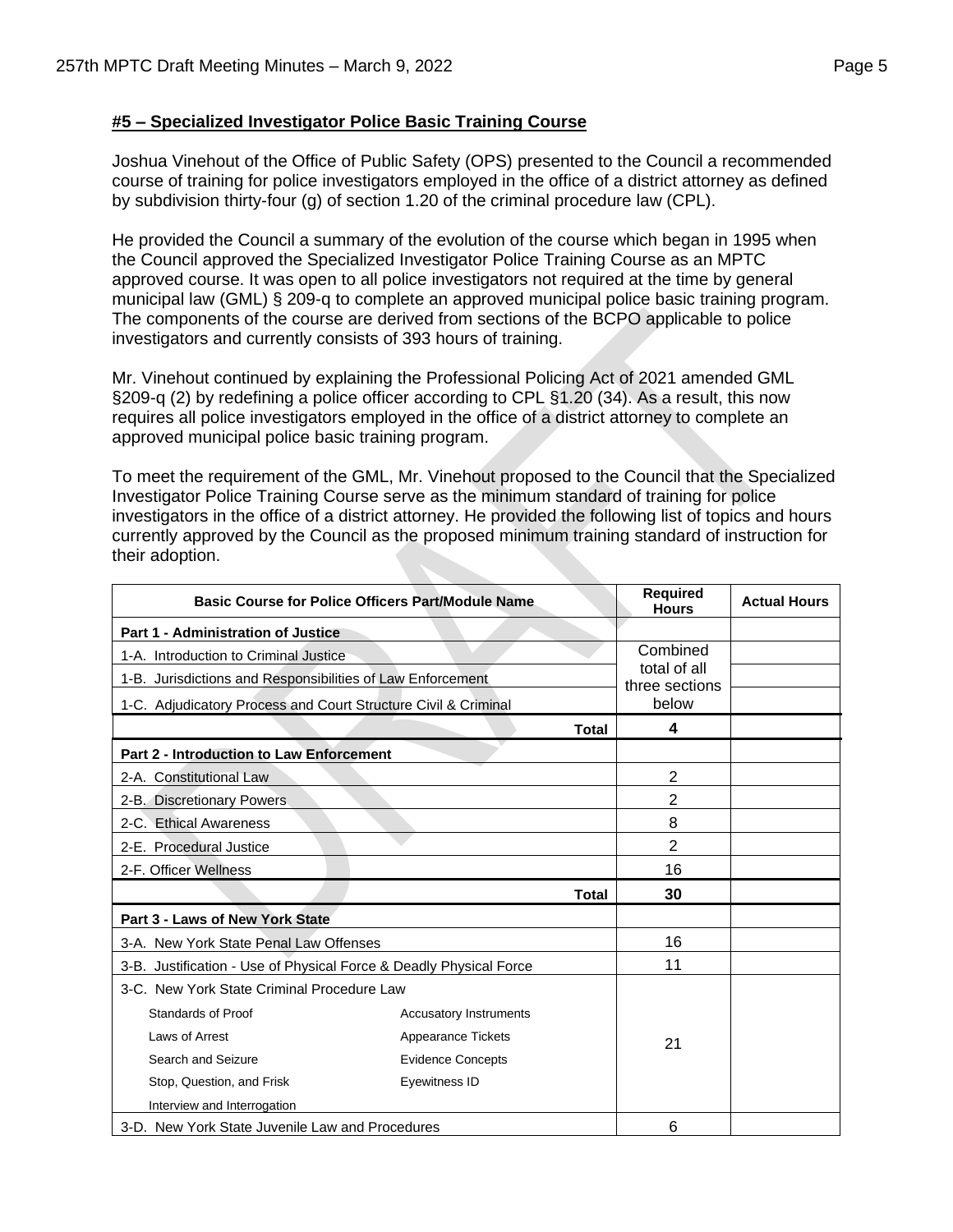| 3-E. Civil Liability and Risk Management                             | $\overline{2}$ |  |
|----------------------------------------------------------------------|----------------|--|
| 3-F. Ancillary New York State Statutes                               | 2              |  |
| Total                                                                | 58             |  |
| Part 4 - Law Enforcement Skills                                      |                |  |
| 4-A. Essentials of Response and Investigative Skills                 | 24             |  |
| 4-B. Report Writing                                                  | 7              |  |
| 4-C. Electronic Communications                                       | 4              |  |
| 4-E. Case Preparation and Demeanor in Official Proceedings           | 7              |  |
| 4-F. Fundamental Crisis Intervention Skills for Law Enforcement      | 20             |  |
| 4-H. Arrest Processing                                               | 5              |  |
| 4-J. Defensive Tactics and Principles of Control                     | 40             |  |
| 4-K. Emergency Medical Services                                      | 48             |  |
| 4-L. Emergency Vehicle Operation and Control                         | 21             |  |
| 4-M. Firearms Training                                               | 40             |  |
| 4-S. Off-Duty / Plainclothes Encounters                              | 4              |  |
| 4-T. Active Shooter                                                  | 16             |  |
| 4-U. Aerosol Subject Restraint                                       | 6              |  |
| 4-V. Professional Communications                                     | 8              |  |
| 4-W. Decision Making                                                 | 8              |  |
| <b>Total</b>                                                         | 258            |  |
|                                                                      |                |  |
| <b>Part 5 - Community Interaction</b>                                |                |  |
| 5-B. Community Resources - Victim/Witness Services                   | 3              |  |
| 5-C. Elder Abuse                                                     | 2              |  |
| 5-D. Cultural Diversity/Bias Related Incidents and Sexual Harassment | 5              |  |
| 5-E. Persons with Disabilities                                       | 6              |  |
| 5-F. Crime Control Strategies                                        | $\overline{2}$ |  |
| 5-G. Crime Prevention                                                | $\overline{2}$ |  |
| <b>Total</b>                                                         | 20             |  |
| Part 6 - Mass Casualties and Major Events                            |                |  |
| 6-A. Standardized Response Plans for Unusual Events                  | 8              |  |
| <b>Total</b>                                                         | 8              |  |
| <b>Part 7 - Investigations</b>                                       |                |  |
| 7-G. Injury and Death Cases                                          | 3              |  |
| 7-H. Sex Crimes                                                      | $\overline{2}$ |  |
| 7-I. Narcotics and Dangerous Drugs                                   | 3              |  |
| 7-J. Missing and Abducted Children - Missing Adult Cases             | 3              |  |
| 7-K. Animal Abuse Cases                                              | $\mathbf{2}$   |  |
| 7-M. Human Trafficking                                               | $\overline{2}$ |  |
| <b>Total</b>                                                         | 15             |  |
| Part 8 - Reality Based Training                                      |                |  |

Mr. Vinehout concluded by informing the Council that the proposed minimum training standards would apply to all DA investigators hired on or after March 9, 2022. He stated that the majority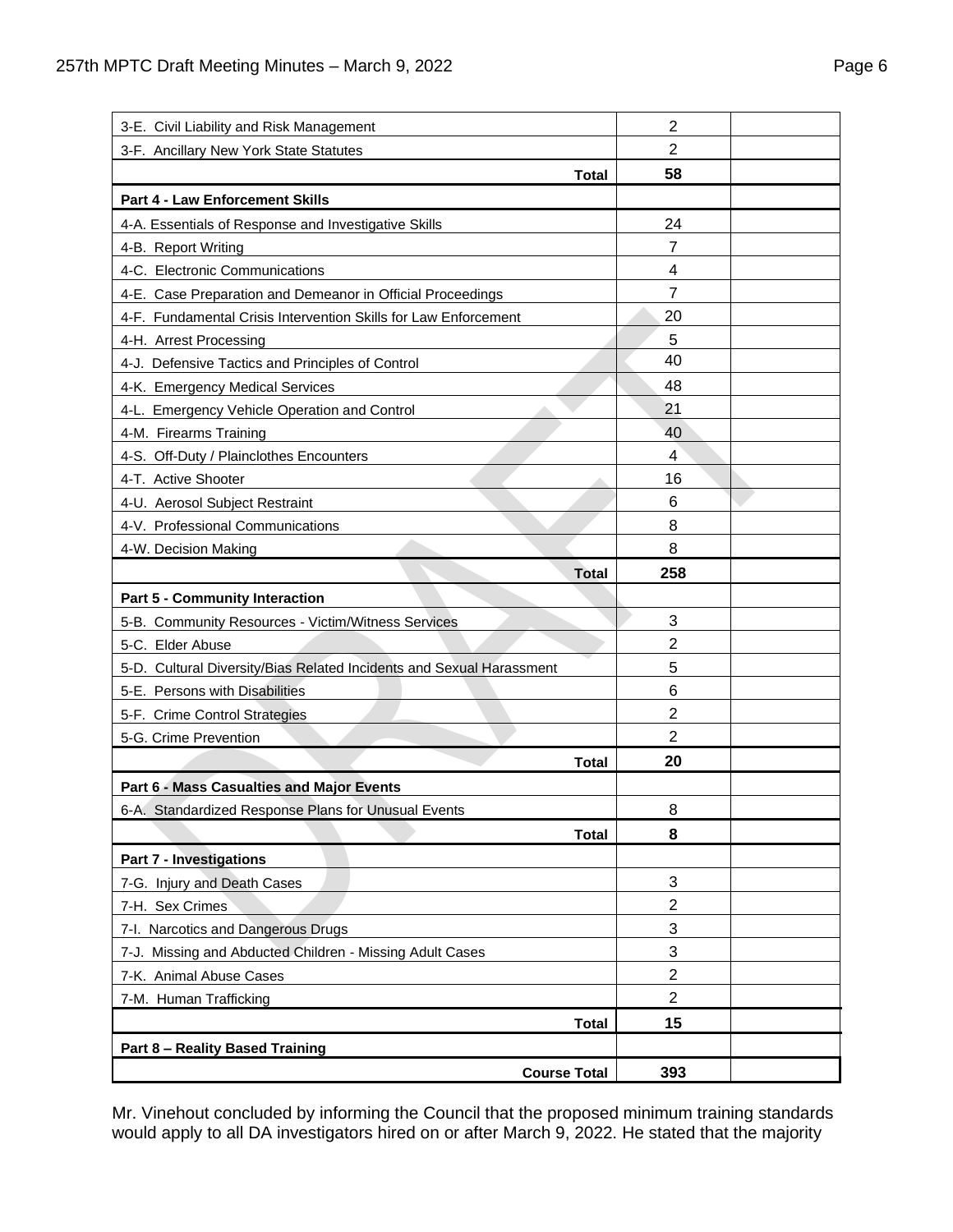of DA investigators hired typically possess a valid Basic Course for Police Officer certificate which exceeds the Specialized Police Investigator Course minimum training standard.

A police officer that experiences an interruption in service that renders their certificate invalid (either 2 or 4 years), but less than 10 years is required to complete a refresher training for the Specialized Police Investigator Course. Mr. Vinehout explained to the Council that an equivalency certificate for investigators with prior police experience and training, especially those coming from another state, is permitted pursuant to 9 NYCRR 6020.8. The Chairman asked how OPS would handle retired State Police seeking to become a DA investigator. Mr. Vinehout explained that the same equivalency process previously mentioned would apply to them as well.

Johanna Sullivan from the Office of Public Safety informed the Council that her office has received questions from district attorneys inquiring what standard will be needed to meet this new requirement and we were fortunate to already have this existing program in place. Prior to making a motion for vote, the Council asked a final additional clarifying question regarding the topics that were stricken. Mr. Vinehout explained that the Specialized Police Investigator Course is derived from sections of the Basic Course for Police Officers (BCPO) and the sections lined out, which appear in the BCPO, are those not required in the DA investigator training.

**Motion:** Approve the Specialized Investigator Police Training Course as the minimum standard of training for police investigators defined by CPL §1.20 (34)(g) pursuant to the requirement of general municipal law §209-q, effective March 9, 2022.

**Chief Parisi** made a motion to approve the course with a second by **Commissioner McBride**. The motion was passed by unanimous vote.

# **INFORMATIONAL/UPDATE ITEMS**

## **#1- Professional Policing Regulations Update**

Natasha Harvin of the Office of Legal Services Informed the Council the public comment period for the professional policing regulations ended in December 2021. Many inquiries were received but only a couple of comments. OLS is in the process of reviewing the comments for next steps. Johanna Sullivan informed the Council that OPS staff traveled around the state presenting an overview of the emergency regulations and to hear feedback from law enforcement to answer questions.

Before closing the meeting, Dr. McBride informed the Council and those in attendance that he had an opportunity to attend a portion of the in-person delivery of the Principled Policing training the Council previously adopted. He acknowledged the quality of the instructors and how they engaged the students, noting that it's nice to personally see the curriculum the Council has adopted being delivered in the field.

There being no further business, the 257th session of the Municipal Police Training Council came to a close at 11:25 a.m. **with a motion to adjourn by Chief Parisi and a second by Assistant Deputy Superintendent Kennedy**. The motion was unanimously approved.

## **NEXT MEETING:**

## **June 1, 2022 at 10:00 a.m.**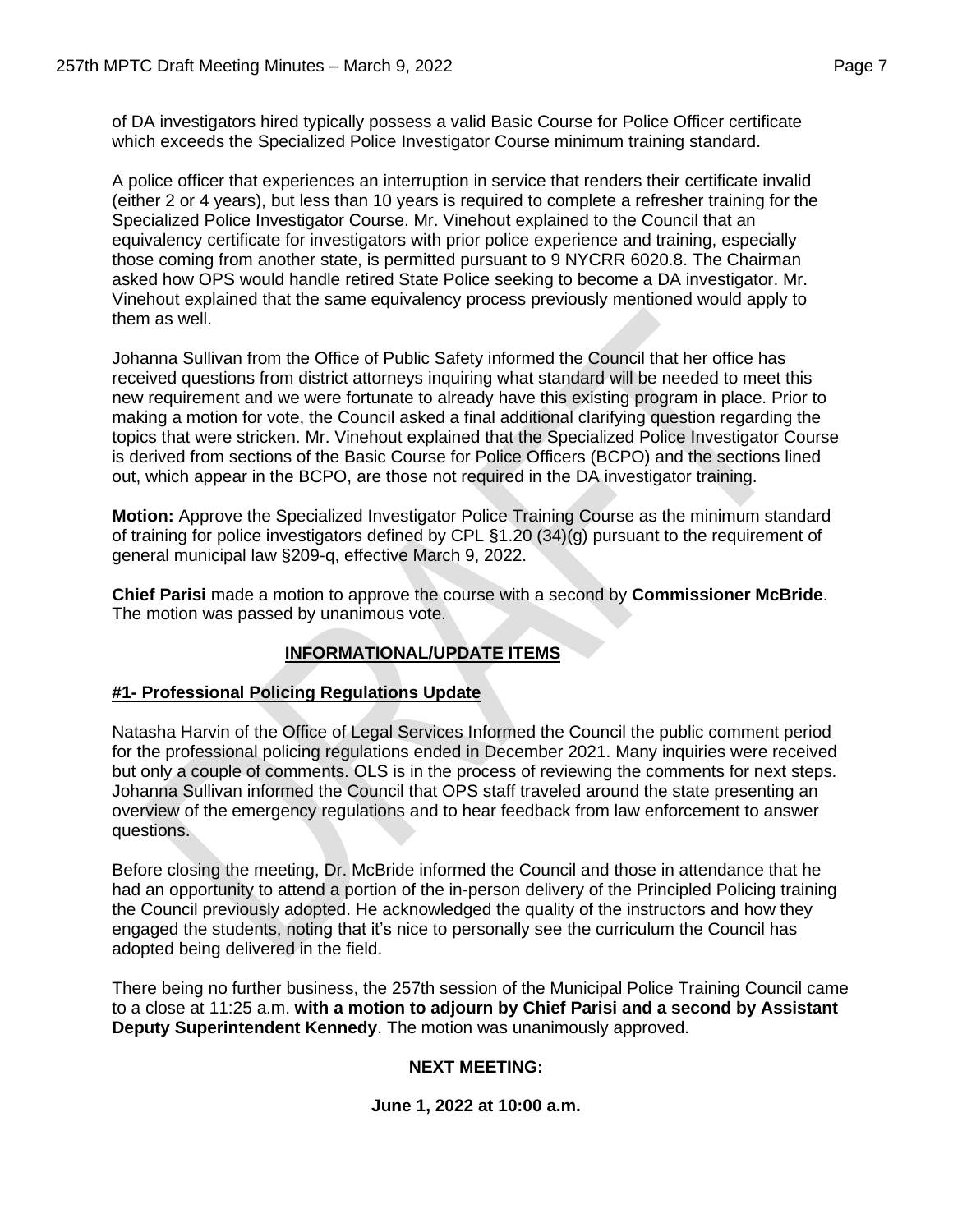#### **Action Item #3**

## **License Plate Reader Model Policy Update**

OPS Staff will present a minor update to the MPTC License Plate Reader (LPR) Model Policy.

At the 253<sup>rd</sup> MPTC meeting on March 3, 2021, the Council approved changes to the LPR Model Policy that included reducing the minimum retention period of all LPR data from 20 years to 1 year consistent with best practices in data retention.

As a result, the NYS Archives – responsible for setting retention schedules for local New York State government entities – amended the Local Government Schedule (LGS-1) Schedule Item 1241 from 20 years retention for LPR data to 1 year.

The LPR Model Policy has been amended to reference the updated LGS-1 Schedule Item1241.

### **Motion:**

Adopt the amendment made to the MPTC License Plate Reader Model Policy.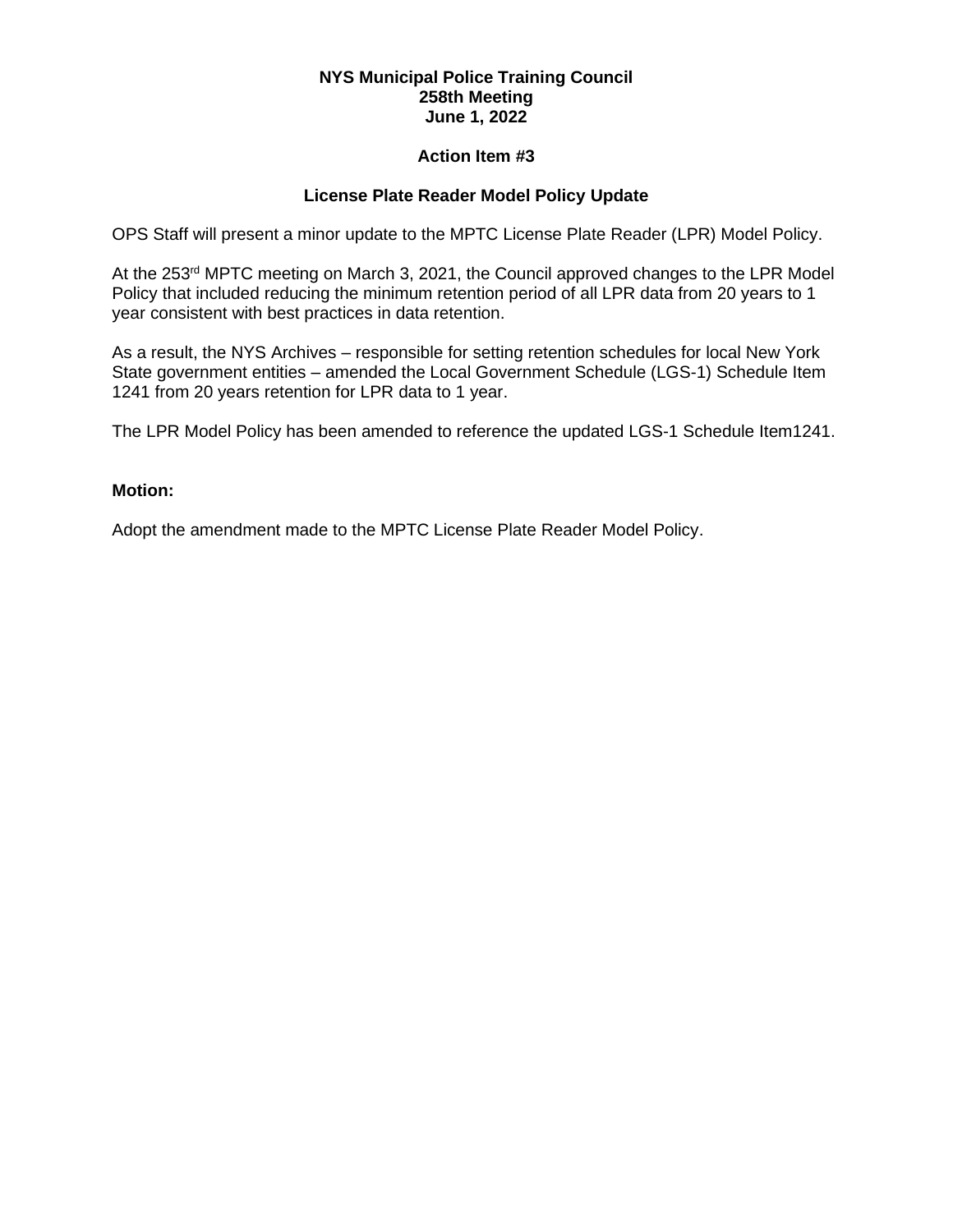#### **Action Item #4**

### **MPTC Guidelines for Police Officer Psychological Exams**

In 2009, the Municipal Police Training Council adopted Guidelines for the Use of a Public Safety Psychological Examination. These guidelines were developed at the time when there was no requirement in section 58 of the Civil Service Law or the Municipal Police Training Council's police officer candidate hiring standards requiring civil service agencies to use psychological screening during the hiring process for police officers and deputy sheriffs. The guidelines were intended to serve as a best practice resource for municipal agencies that were conducting psychological screening of police officer candidates in the absence of statutory and regulatory requirements.

On April 19, 2021, the "New York State Professional Policing Act (PPA) of 2021" was signed into law effectuating revisions and updates to numerous statutes in relation to the policing profession. Among several statutory changes, the PPA includes amendments to Executive Law §840(2) directing the Municipal Police Training Council (MPTC) to establish psychological minimum hiring standards for all new police officer hired by agencies defined in paragraphs (b), (c), (d), (e), (f), (j), (k), (l), (o), (p), (s) and (u) of Criminal Procedure Law (CPL) §1.20(34). As a result, changes to Part 6000 of Title 9 of the Compilation of Codes, Rules, and Regulations of the State of New York (NYCRR), codify requirements for police employers related to psychological standards under 9 NYCRR §6000.11.

Prior to drafting the new psychological exam regulations for the Council to promulgate, DCJS staff collaborated with the original authors of the document to verify the best practices covered in the guidelines were still consistent with today's practices. After affirming they were, much of the regulatory language for psychological hiring standards mirrored these guidelines.

To that end, the previously adopted guidelines have been revised for Council adoption to reflect the new regulatory requirements by removing language referencing the psychological evaluation process as voluntary. It now includes citations that reference the requirements to conduct psychological assessments.

In addition to removing voluntary language and citing regulatory language throughout the document, the formatting of the guidelines was modified to resemble MPTC's model policy format more closely. In addition, the portion referencing the outdated California Commission on Peace Officer Standards Patrol Officer Psychological Screening Dimensions was removed. And finally, the name of the document is recommended to now read: MPTC Guidelines for Police Officer Psychological Exams.

#### **Motion:**

Adopt the amended MPTC Guidelines for Police Officer Psychological Exams.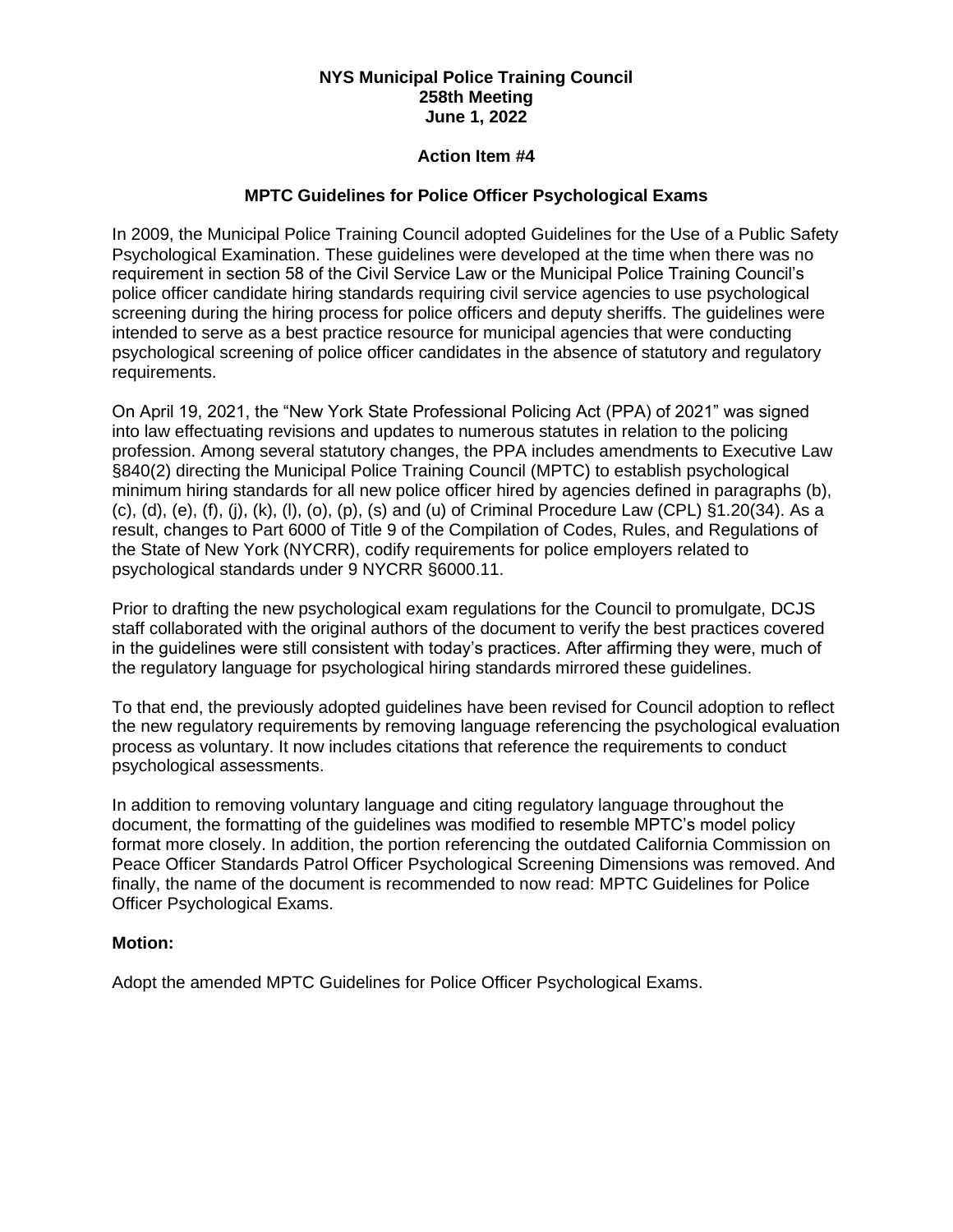# **Informational Item #1**

# **Professional Policing Regulations Update**

The Office of Legal Services will provide the Council an update on the status of the Professional Policing Regulations.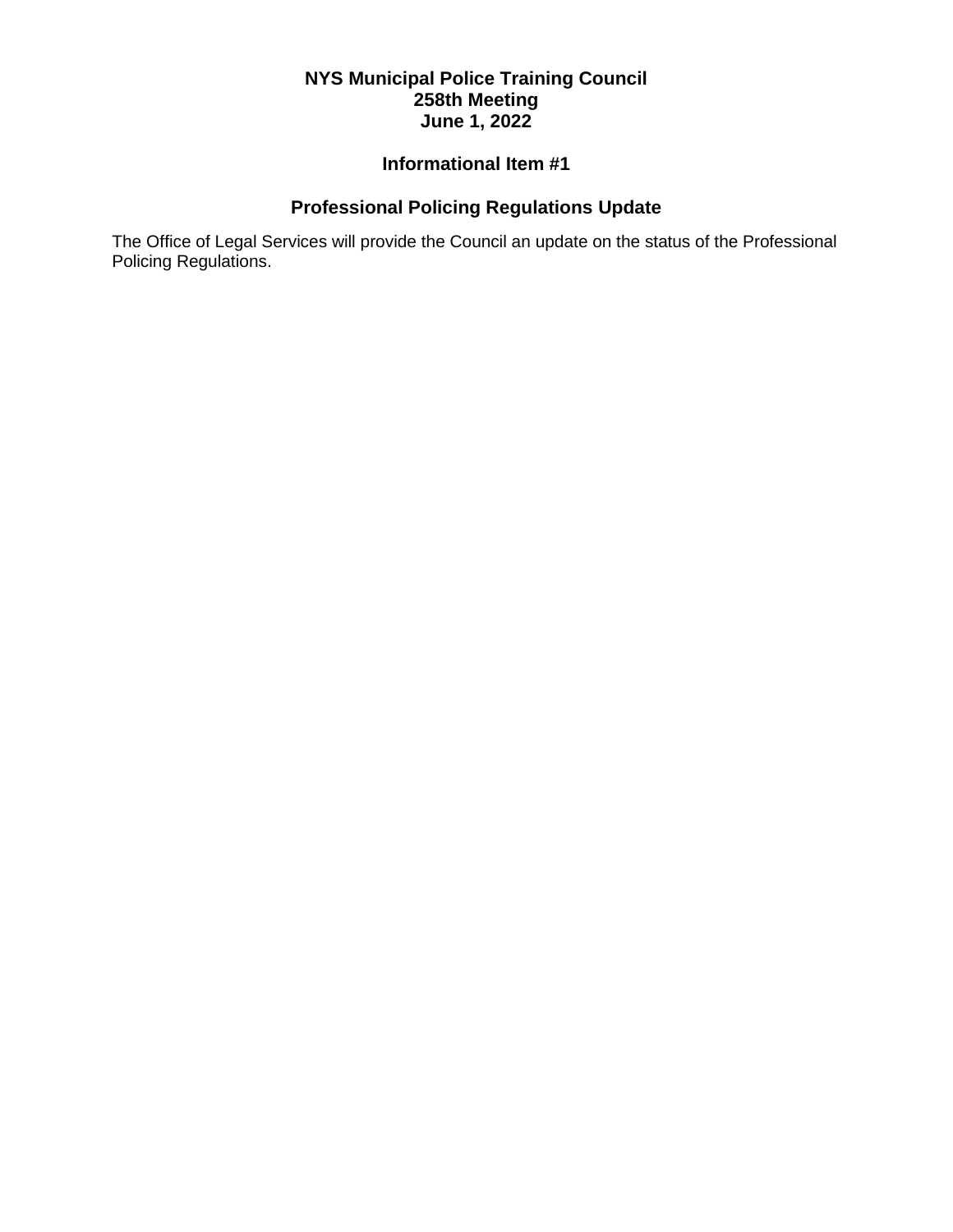# **Informational Item #2**

# **Jail Time Calculations Course Update**

Executive law §840 grants authority to the MPTC to establish minimum training standards for local corrections officers. As part of this authority, the MPTC adopted the thirteen-hour Jail Time Credit and Calculation course in September 2011. The course serves as the minimum training standard for local correctional staff assigned the task of calculating jail time credit and determining the sentence of inmates.

DCJS staff, with the assistance of subject matter experts, recently conducted a review and update of these materials. The updates include:

- Section 3 Definitions the definition of one year was updated to reflect changes in penal law §70.15 (sub 1a). A year is 364 days for misdemeanor sentences and 365 days for felony offenses.
- Scenarios impacted by this change were updated throughout the curriculum and a new scenario was added to address a situation where an inmate is sentenced to two consecutive six-month sentences.
- Case law examples provided in the current curriculum were expanded for better understanding.
- Course materials and handouts were condensed, and 3 challenges/scenarios were added to evaluate student learning.

All training topics, hours and objectives remain the same.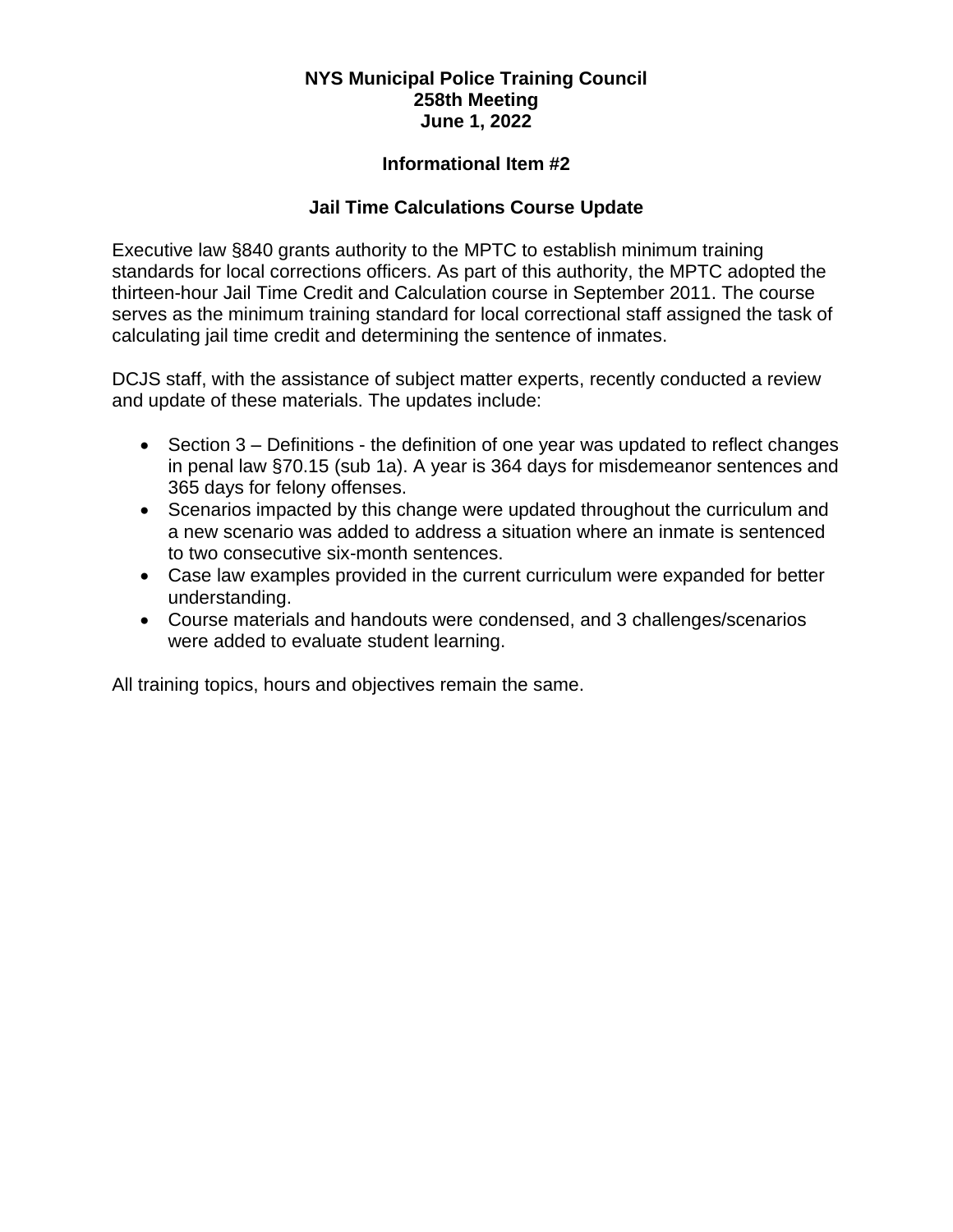# **Informational Item #3**

## **Unmanned Aerial Vehicle Model Policy Update**

The Office of Public Safety will present to the Council a plan to update the MPTC's Unmanned Aerial Vehicle (UAV) Model Policy which was adopted by the Council during the June 2016 MPTC meeting.

The model policy is intended to provide personnel who are assigned responsibilities associated with the deployment and use of UAVs with guidelines for the proper usage of these vehicles; the maintenance, storage, retrieval and dissemination of any digital multimedia evidence (DME) captured by UAVs; and to minimize risk to law enforcement personnel, the public and property during the operation of UAVs while protecting the right to privacy of citizens.

The technology of UAVs, as well as the regulations that govern the use of UAVs, has evolved from the time the model policy was adopted. OPS staff in collaboration with key stakeholders will conduct a thorough review of the model policy and bring forth any proposed amendments for the Council's consideration and adoption at a future meeting.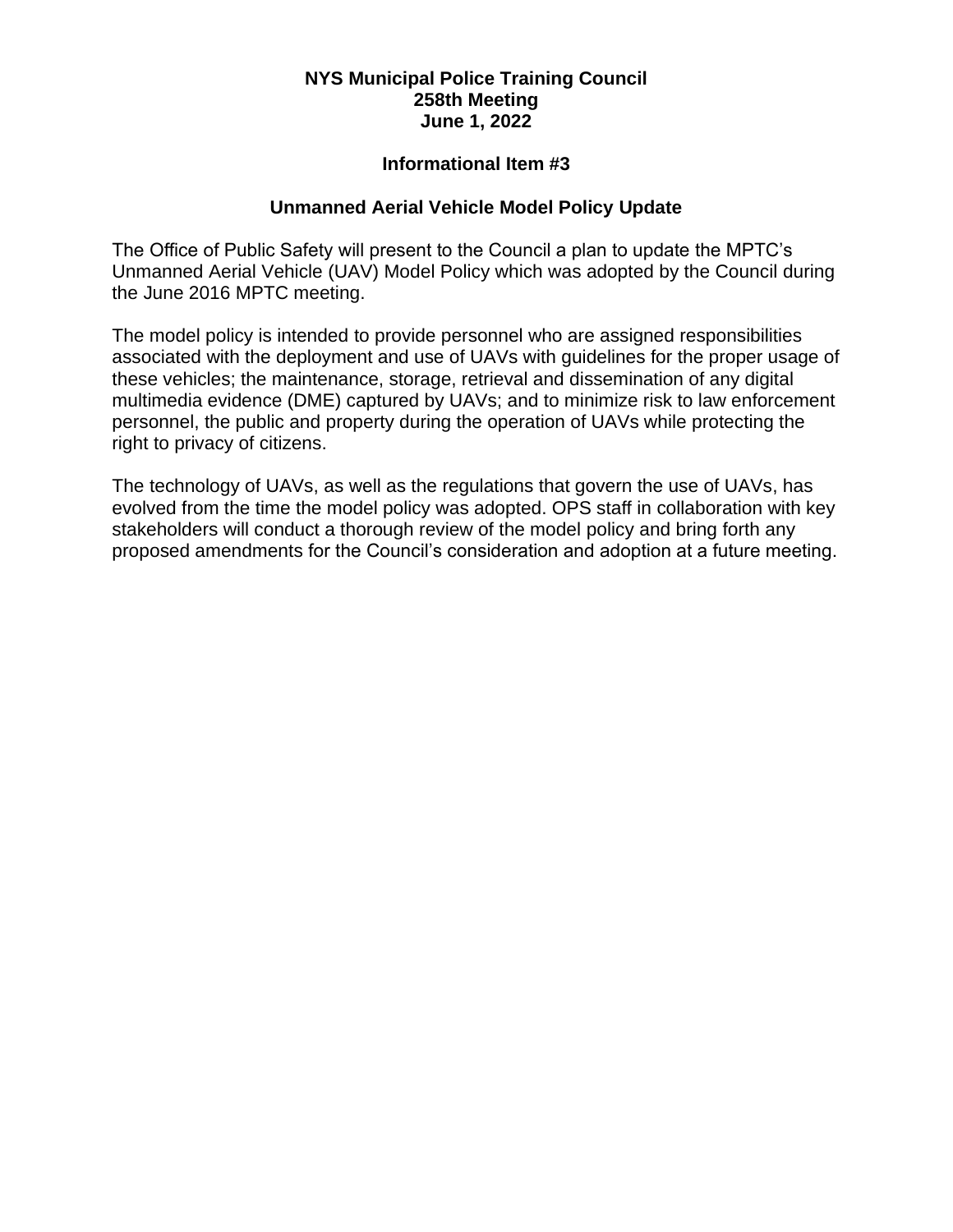# **Informational Item #4**

## **Mandatory Reporting of Child Abuse and Neglect Model Policy And Establishment of Juvenile Laws Training Program**

The Office of Public Safety will present to the Council a plan to develop a Mandatory Reporting of Child Abuse Model Policy and related training program pursuant to paragraph (j) of subdivision 1 of section 840 of the executive law.

OPS staff will also provide an overview of the recent amendment to executive law §840 (j)(1) which requires the Council to develop a training on juvenile law for police officers that includes the new Family Court Act §301.2 (1) definition of a juvenile delinquent (at least 12 but less than 18 years of age). It will also include procedures for children under 12 years of age who no longer fall under the definition of a juvenile delinquent, and whose behavior but for their age, would have brought them within the jurisdiction of the family court. The effective date of these changes in juvenile law is December 29, 2022.

OPS staff will convene a subject matter expert panel to develop the model policy and associated training for the mandatory reporting of child abuse. Additionally, staff will develop a training program on juvenile law that is applicable to law enforcement officers.